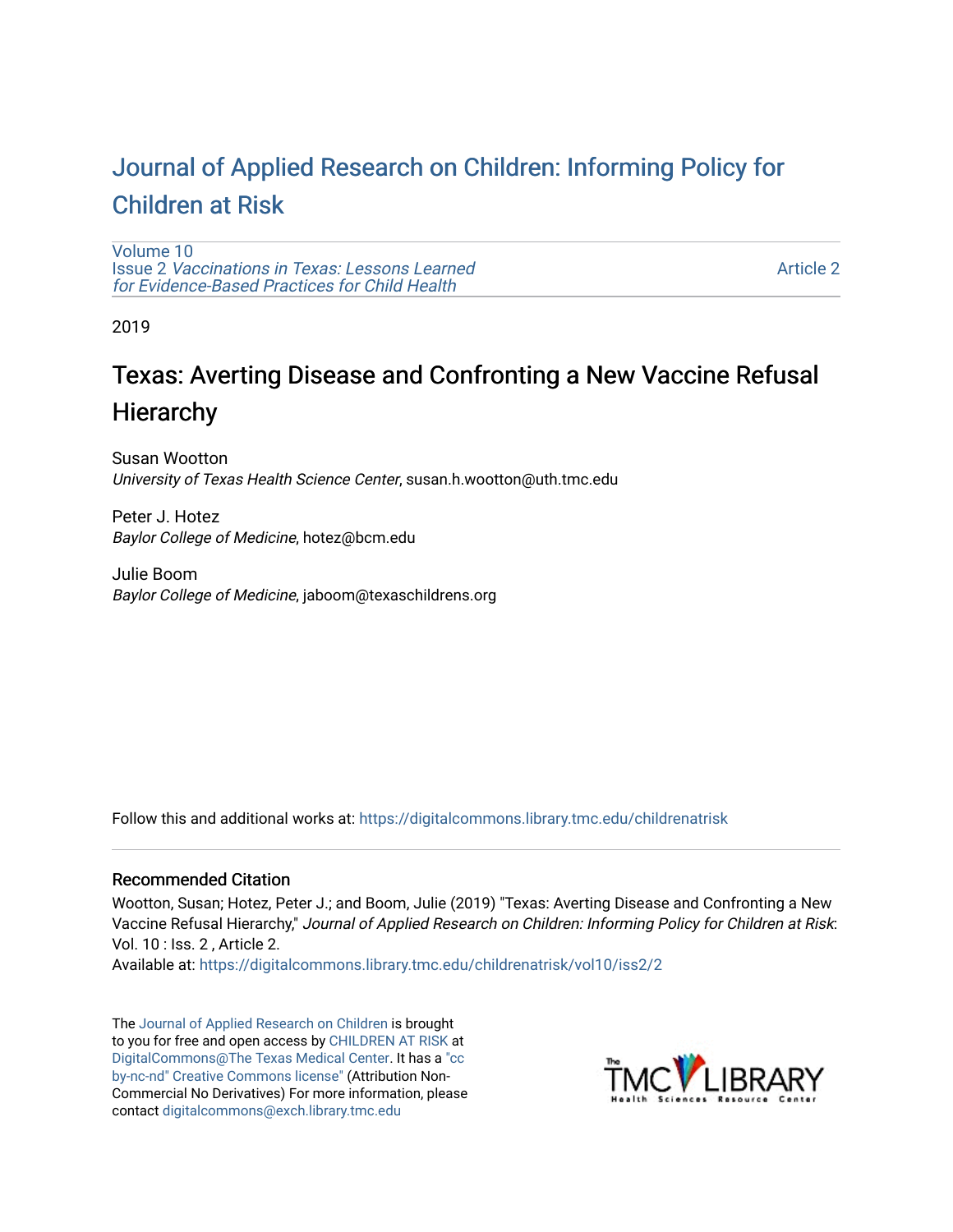2020 is the year of COVID-19 (Coronavirus infectious disease 2019) but 2019 will still be remembered for the return of measles to the United States almost two decades after it was eliminated. Nationwide, more than 1200 measles cases re-emerged. The largest epidemic occurred in New York City, where more than 50 children and adults were hospitalized, including 18 intensive care unit admissions. We have since learned that the epidemic was a direct consequence of sharp declines in vaccine coverage among an Orthodox Jewish community that was targeted with a coordinated campaign of antivaccine misinformation linked with alternative medicine [1]. The US remains at risk of losing its measles elimination status.

The spring of 2020 has given rise to something quite unexpected given the experience with the measles vaccine over the past few years: broad national support for rapid vaccine development and deployment, this time for a novel coronavirus, SARS-CoV-2. The COVID pandemic has done something that National Geographic documentaries or weathered journal articles could not convince people that vaccines are a critical cornerstone of public health. As people experience the impact of COVID and the impotent public health infrastructure unprepared to respond to the disease, there is a renewed appreciation for what vaccines can deliver: protection. Certainly, there are some that see SARS-CoV-2 as a big-pharma conspiracy and vaccines as poison, but overall there has been a groundswell of support for development of a vaccine over a more prolonged shutdown.

As bad as the New York measles epidemic was in 2019, in the coming years we can envision a far larger epidemic affecting the state of Texas. In many ways, Texas is now at the epicenter of an expanding antivaccine movement across America. Texas antivaccine groups are serving as a resource for other antivaccine movements throughout the country by demonstrating recruitment ideas, funding options, and legislative initiatives. According to the Texas Department of State Health Services (DSHS), more than 60,000 children are now denied their school vaccinations even though the vaccines are available, a phenomenon the World Health Organization labels as "vaccine hesitancy." However, that number does not include any of the estimated 325,000 home-schooled children in Texas, so the actual number of Texas school-aged children denied vaccinations might easily exceed 100,000.

How did we get to this point? Seventeen years ago, an antivaccine group persuaded a Texas legislator to include an amendment on a budget reform bill with language that allowed for philosophical or personal belief vaccine exemptions. Unfortunately, the exemptions began to accelerate in the 2010s, possibly due to the amplification of antivaccine misinformation through social media and e-commerce platforms (Fig. 1)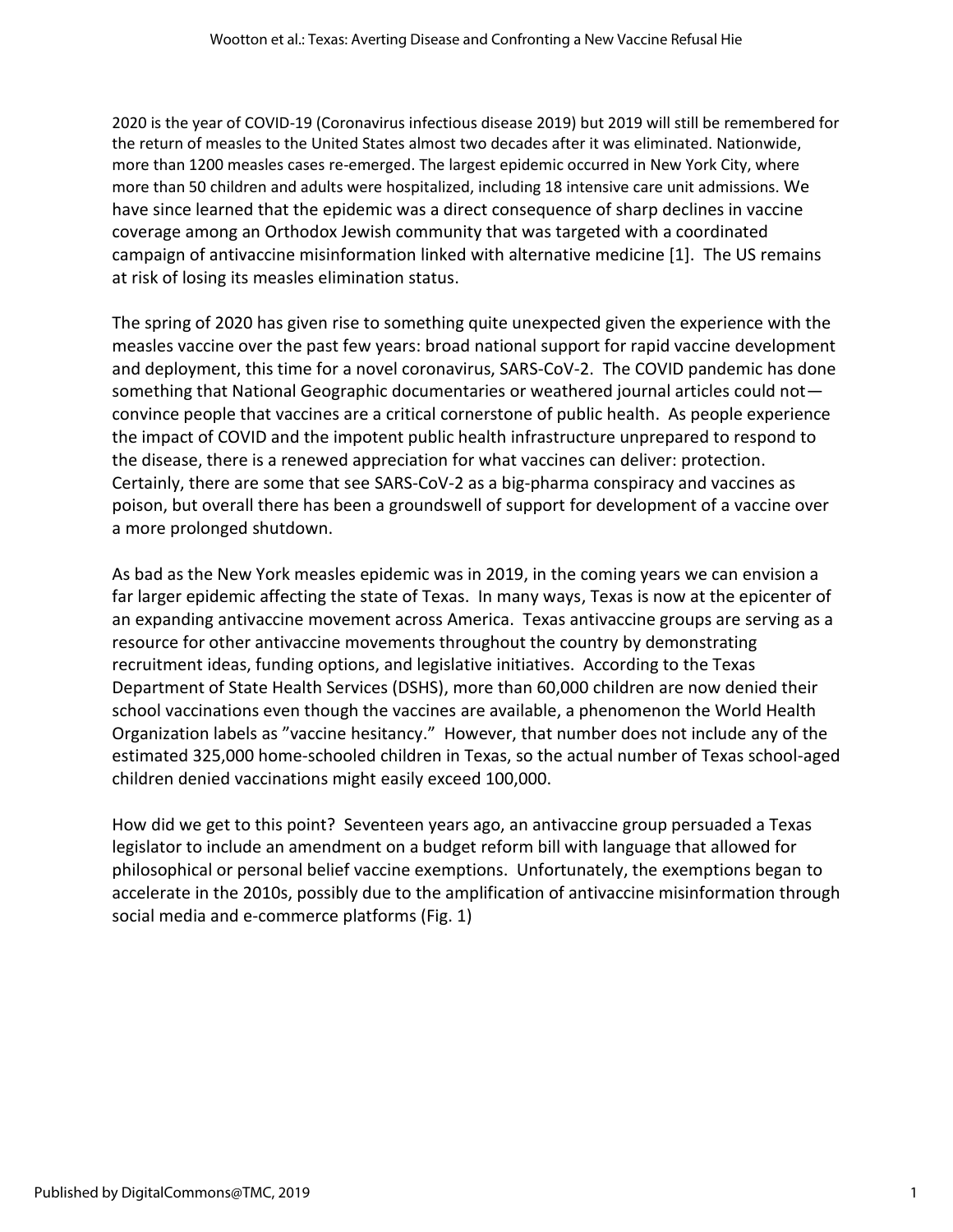

**Immunization Partnership [TIP].)**

There was a second sharp increase in vaccine exemption starting in 2015 following the proposal of a Texas House bill to eliminate nonmedical exemptions. The antivaccine community was ignited by this bill and formed of a Texas-based antivaccine political action committee (PAC) linked to the far right wing of the Republican Party. The PAC received a significant level of support from the Tea Party in Texas and exercised considerable political influence by invoking terms that might appeal to libertarian sentiments, such as "health freedom" and "medical freedom" or "choice." Although the bill to eliminate exemptions failed to move forward as it did in California, the antivaccine community gained increased power. With the concern that similar bills could continue to backfire, philosophical and personal belief exemptions remain in place in Texas.

Additional areas of concern include vaccine exemptions not being homogenously distributed. Instead, vaccine exemptions concentrate in selected "hotspot" areas, mostly notably in and around Austin and some of the North Texas cities, such as in Denton, Fort Worth, and Plano [2]. Recently the *Texas Tribune* identified schools in Austin where 20%, 30%, even 40% of schoolchildren were not vaccinated [3]. So far, we do not really understand the sociology behind vaccine exemptions among these populations, although anecdotally they appear to represent affluent or even educated populations with easy access to misinformation websites. In addition to low school vaccination coverage, 3 counties in Texas are predicted to be among the top 25 in the US at highest risk for a measles outbreak based on models that include not only exemption rates but international air travel and travel origin measles rates [4].

Measles is the most contagious of the childhood viral infections, and it was not surprising that this was the first illness to return once immunization rates declined in New York City among the Orthodox Jewish population in 2019. We should therefore expect that measles will re-emerge among populations in Texas where vaccine coverage is low, and it would not be unreasonable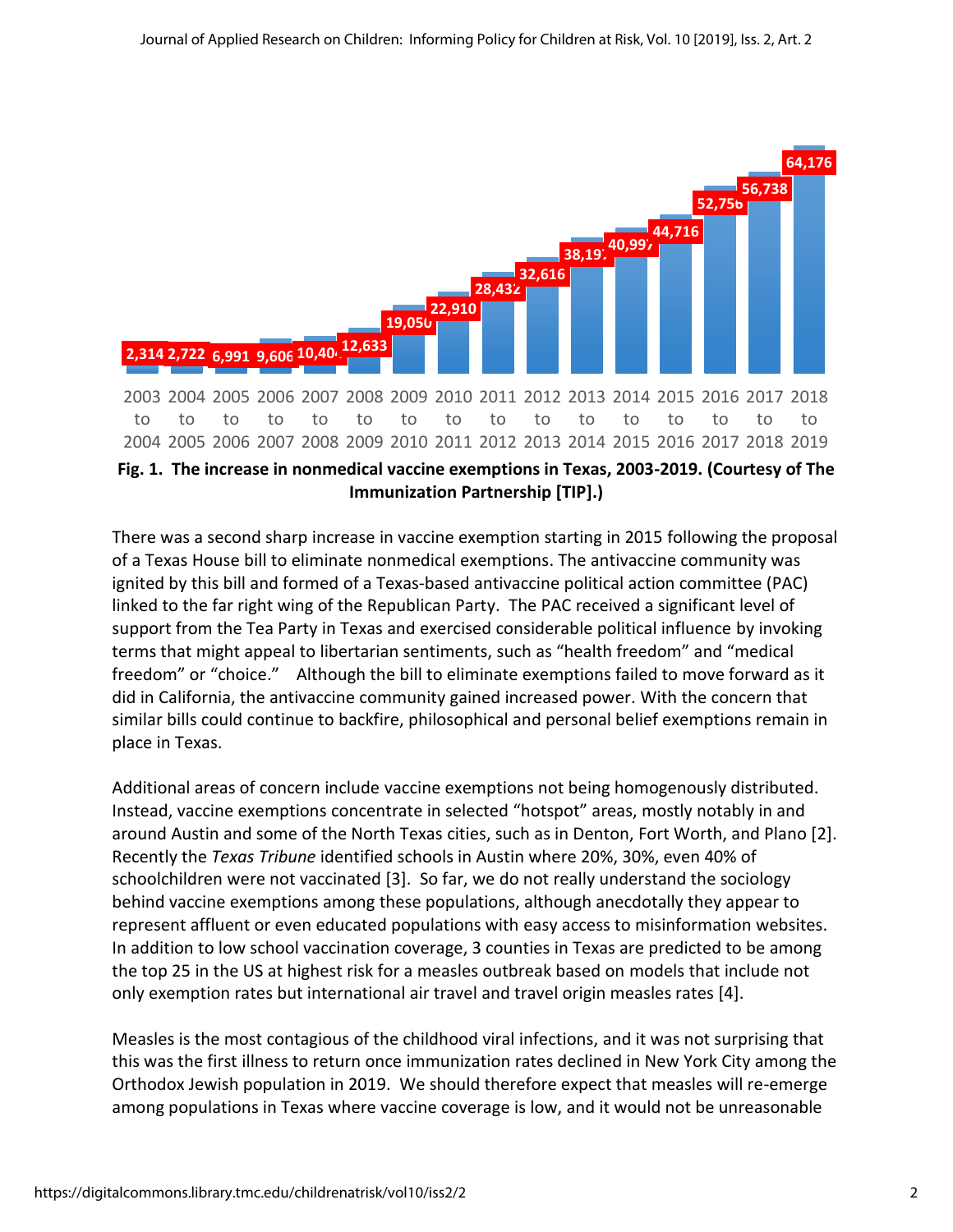to expect a major measles epidemic in an Austin or North Texas school sometime soon. Possibly measles will then spread throughout the community because many of the affected schoolchildren have infant siblings below the age when they might typically receive their first measles immunization. Sadly, these infants will be the ones hospitalized with measles pneumonia and encephalitis.

We are worried. We fear that measles will return to Texas and land children in hospitals and pediatric ICUs across our state. As pediatricians working abroad, each of us in our travels to Africa, Asia, or Central and South America has witnessed first-hand how measles can destroy the lungs or central nervous system of an infant or child. The idea that measles might return to Texas is for us abhorrent, especially if we can easily stop it. We are also concerned about the low uptake of the HPV and other vaccines. Regarding the former, this is one of our most potent weapons against cancer and among the most effective tools for cancer prevention.

Ultimately, the return of measles and other diseases to Texas is not inevitable, especially if we can return vaccine coverage rates to schools in Austin or in North Texas to pre-21<sup>st</sup> century levels. Doing so, however, will likely require efforts to counter the antivaccine movement's misinformation campaign, its political arm, and its PACs. It will also probably require acceleration of provaccine advocacy in Texas. Importantly, we need to find new ways to think about vaccine policy in order to regain public trust.

To begin that journey, we are guest editing this special issue of the *Journal of Applied Research on Children* (JARC) devoted to *Vaccinations in Texas: Lessons Learned for Evidence-Based Practices for Child Health*. This collection of invited submissions in areas affecting the immunization of children includes but is not limited to:

- Policy approaches across states.
- Legislative strategies.
- The organizational response (practice level).
- The impact of cases going undiagnosed.
- The frontline consequences of these cases (hidden health risks).

We hope through this issue to add new substance and information to the evidence base of what might be required to ensure that vaccinations remain a "new normal" in Texas. Our hope is that this collection will help to inform and shape a new public policy.

We are committed to making vaccines and vaccinations a priority to prevent the return of measles and other vaccine-preventable diseases to Texas. Our hope is that this issue of JARC will become a first step towards establishing a provaccine blueprint and roadmap.

## **References**